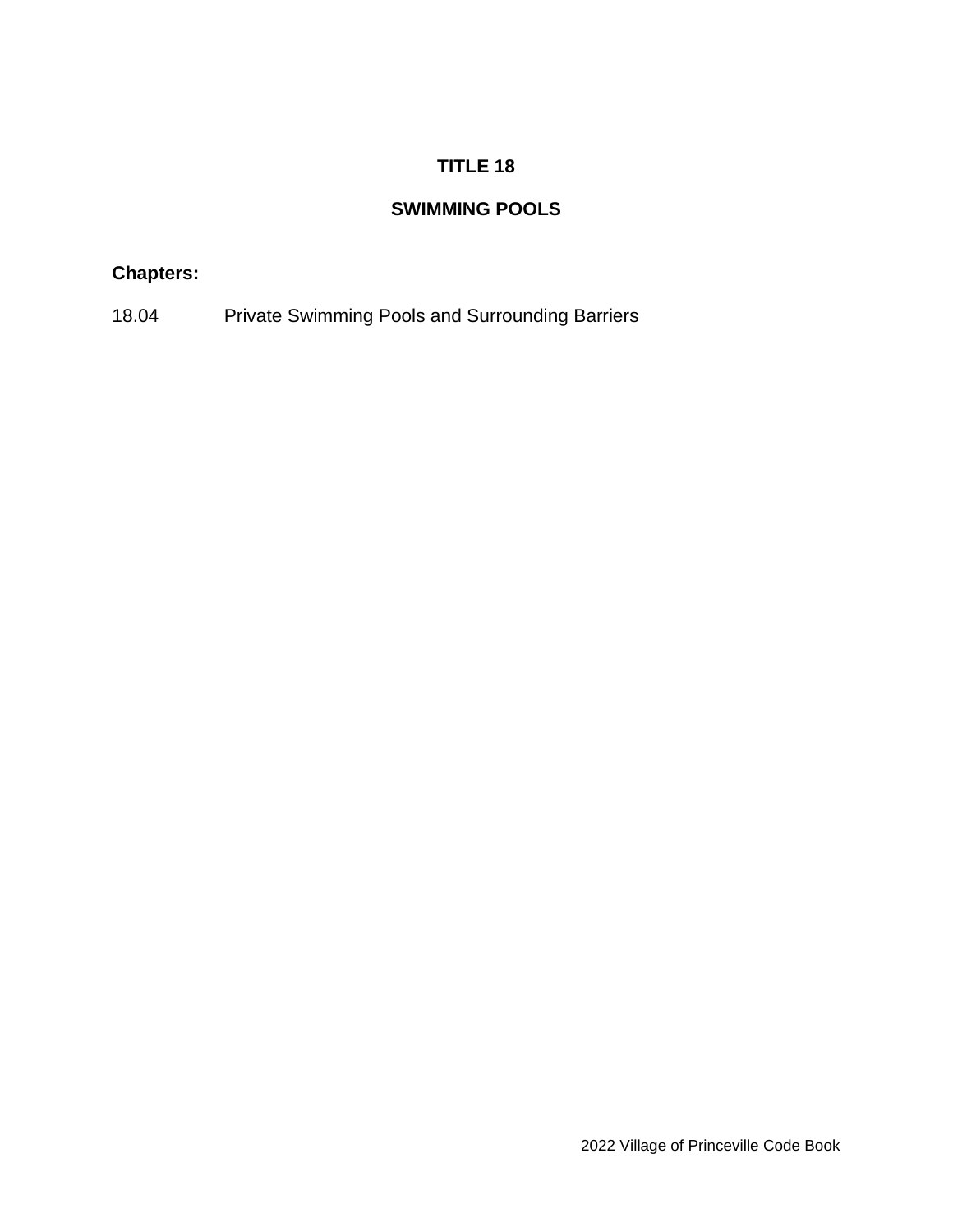## **Chapter 18.04**

## **Private Swimming Pools and Surrounding Barriers**

#### **Sections:**

- 18.04.010 Definition
- 18.04.020 Purpose
- 18.04.030 Scope
- 18.04.040 Duty of Owner of Private Swimming Pools
- 18.04.050 Permit
- 18.04.060 Location of Private Swimming Pools
- 18.04.070 Fence
- 18.04.080 Enforcement

**§18.04.010 Definition.** For the purpose of this Chapter, "private swimming pool" means a body of water in an artificial or partly artificial receptacle or other container whether permanent or portable and installed or constructed above ground or below ground elevation, with a depth of two (2) feet or more or a minimum surface of one hundred twenty-five (125) square feet, to be used for swimming, wading, diving, or recreational bathing and located on private residential property for the use of the property's owner and guests.

**§18.04.020 Purpose.** The purpose of this Chapter is to prescribe rules and regulations controlling the construction and maintenance of private swimming pools located within the Village so as to protect the public health, safety, and welfare from the dangers which are often associated with private swimming pools.

**§18.04.030 Scope.** This Chapter shall apply to all private swimming pools located within the Village.

**§18.04.040 Duty of Owner of Private Swimming Pools.** It shall be the duty of the owner of every private swimming pool located within the Village to comply with the provisions set forth in this Chapter, as such provisions now exist or may from time to time be amended.

### **§18.04.050 Permit.**

A. Before commencing construction of a private swimming pool or any alteration, addition, remodeling, or improvement to a private swimming pool, the owner of the proposed or existing pool must obtain a swimming pool construction permit. The application for this permit may be obtained at the Village Hall. The completed application must be submitted to the Village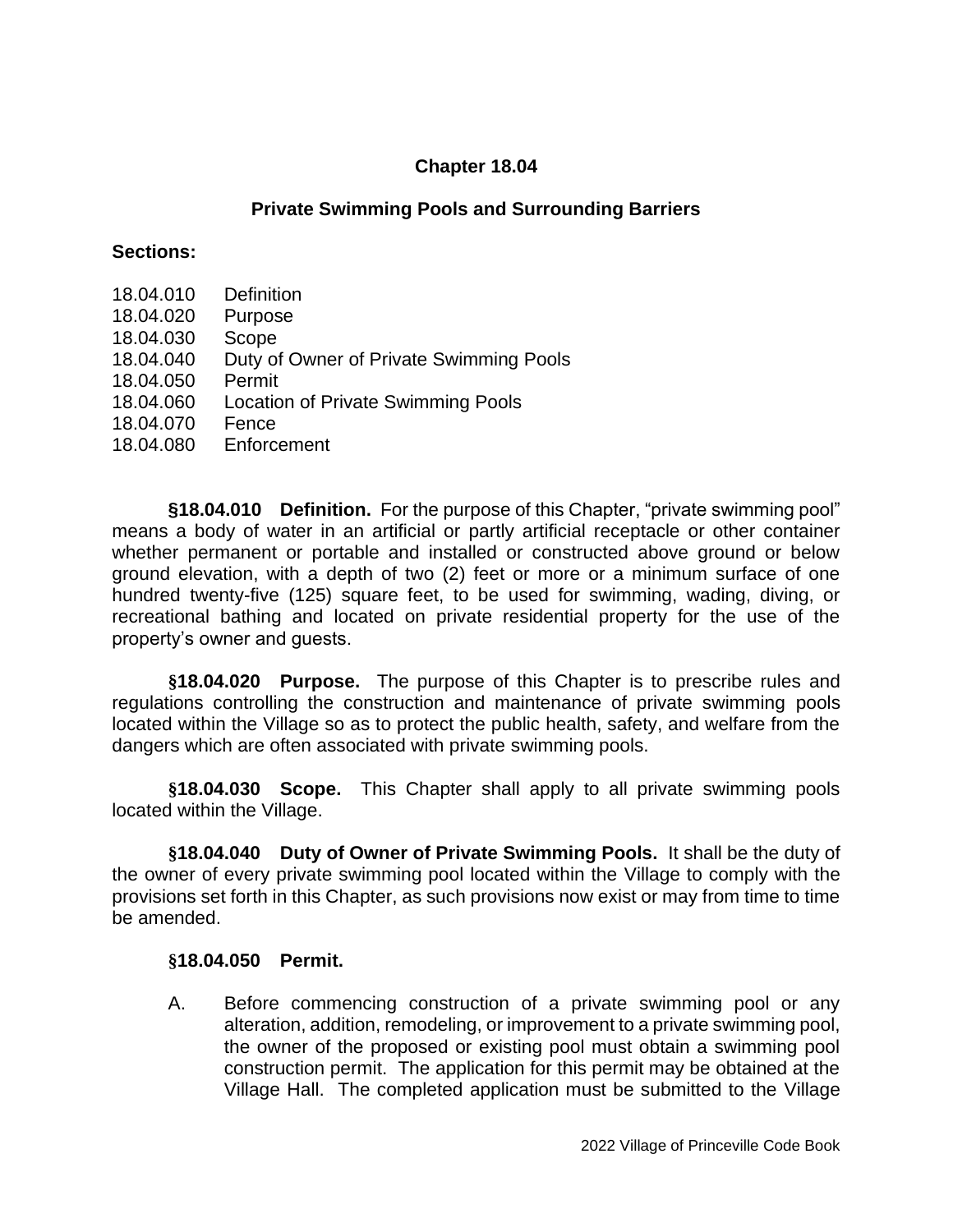Hall, to the attention of the Zoning Officer referenced in Section 17.08.030 of this Village Code.

- B. The completed application must contain the plans and specifications for the desired construction, alternation, addition, remodeling, or improvement, along with such other information as the Village may request. The plans and specifications shall include but not be limited to:
	- 1. A site plan drawn to scale showing the location of the private swimming pool in relation to the side, front, and rear property lines and other buildings and improvements on the property; and
	- 2. A sketch of the cross section of the fence that will surround the private swimming pool.
- C. The permit fee shall be Twenty-five Dollars (\$25.00).
- D. If the Zoning Officer determines that the permit fee is paid; that the application for the swimming pool construction permit and the proposed construction, alteration, addition, remodeling, or improvement meet the requirements of this Chapter; and that the applicant has applied for a swimming pool compliance permit, then the Zoning Officer shall issue the requested swimming pool construction permit.
- E. If the work described on any swimming pool construction permit has not begun within ninety (90) days from the issuance thereof, the permit shall expire and be cancelled by the Zoning Officer and written notice thereof shall be given to the applicant.
- F. If the work described on any swimming pool construction permit shall not have been substantially completed within three hundred sixty-five (365) consecutive days from the issuance thereof, the permit shall expire and be cancelled by the Zoning Officer, and written notice thereof shall be given to the applicant together with notice that further work as described on the cancelled permit shall not proceed until a new permit shall have been issued.
- G. If a new swimming pool construction permit is issued granting additional time for completion of the work, such new permit may require, at the discretion of the Zoning Officer, a limitation on time allowed for the completion of the work and a performance bond to ensure completion within the time set. Such new permit shall not, in any case, be valid after three hundred sixty-five (365) consecutive days from the date of issuance thereof.
- H. All swimming pool compliance certificates shall be applied for coincident with the application for a swimming pool construction permit. The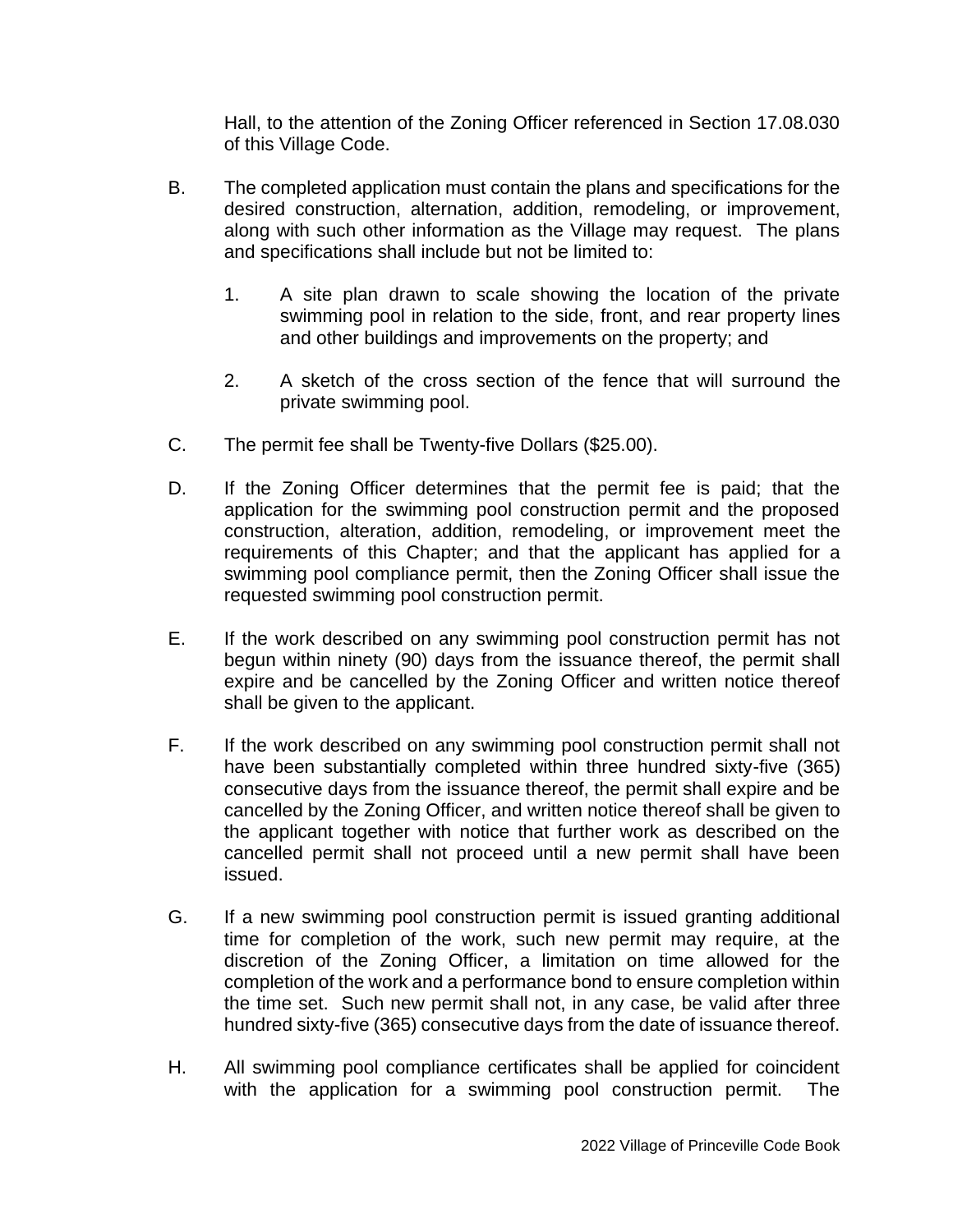compliance certificate shall be issued within three (3) days after the construction, alteration, addition, remodeling, or improvement shall have been approved.

## **§18.04.060 Location of Private Swimming Pools.**

- A. No private swimming pool shall be located in the front yard or in the side front yard of a corner lot.
- B. No private swimming pool shall be located within ten (10) feet of any structure which, in the judgment of the Zoning Officer, could be used as a platform from which a person could jump into the pool.

## **§18.04.070 Fence.**

- A. Newly Constructed Private Swimming Pools. A fence ("barrier") not less than five (5) feet in height must completely surround a private below-ground private swimming pool or a twenty-four (24) inch or more above-ground private swimming pool, except for those portions of the pool's perimeter where there exists a building that would serve as a five (5) foot or higher barrier.
	- 1. Each barrier shall be equipped with a gate with self-closing and selflatching devices placed at the top of the gate.
	- 2. All private swimming pool gates must be closed and locked when the pool is not in use.
	- 3. The maximum vertical clearance between the grade and the bottom of the barrier shall be four (4) inches.
	- 4. Openings in the barrier shall not allow the passage of a four (4) inch diameter sphere.
	- 5. Where barriers are composed of horizontal and vertical members and the distance between the tops of the horizontal members is less than forty-five (45) inches, the horizontal members shall be located on the swimming pool side of the fence. Spacing between vertical members shall not exceed two (2) inches in width. Where there are decorative cutouts within vertical members, spacing within the cutouts shall not exceed two (2) inches in width.
	- 6. Where the barrier is composed of horizontal and vertical members and the distance between the tops of the horizontal members is fortyfive (45) inches or more, spacing between the vertical members shall not exceed four (4) inches. Where there are decorative cutouts